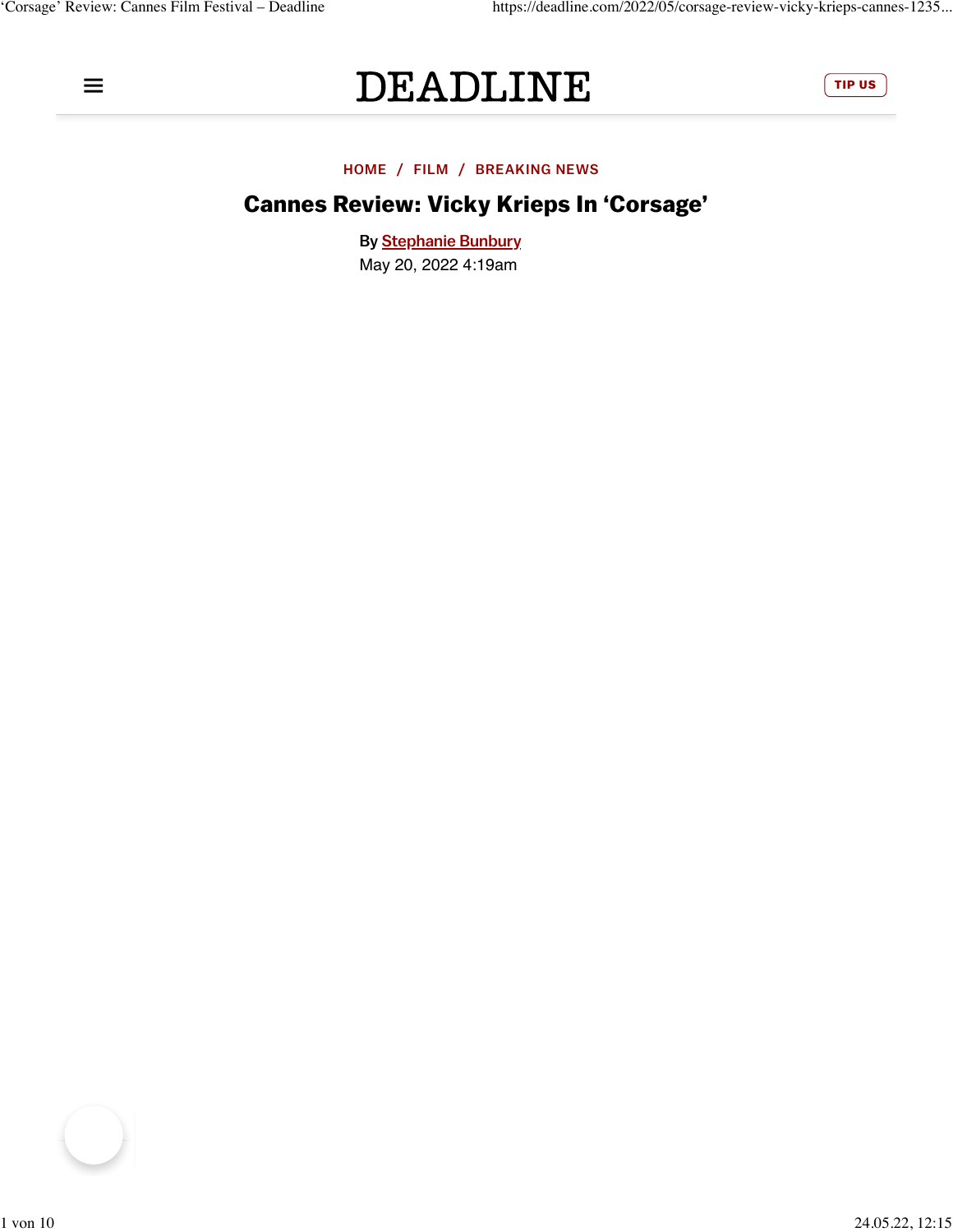

## DEADLINE





It took the Empress Elisabeth's strongest lady's maid an hour every morning to lace her stays. The Emperor Franz-Joseph's wife Sissi, as she was fondly known to the subjects of the Austro-Hungarian empire, was famous for the narrowness of her waist, which reputedly measured 19 and a half inches; the slightest weight gain was a matter of seething public interest. It looks very much as if [Vicky Krieps](https://deadline.com/tag/vicky-krieps/), who brings great complexity to her portrait of the empress in [Marie Kreutzer](https://deadline.com/tag/marie-kreutzer/)'s [Un](https://deadline.com/tag/un-certain-regard/) [Certain Regard](https://deadline.com/tag/un-certain-regard/) title *[Corsage](https://deadline.com/tag/corsage/)*, shares the imperial measurements. Let's hope that is just a trick of the camera. So much corsetry — or corsage, the word we hear much used in the royal dressing-rooms of 19th-century Vienna — doesn't leave much room for little things like ribs.

#### RELATED STORY

### [Roeg Sutherland & Benjamin Kramer Taking Cannes Market By Storm: 'The](https://deadline.com/2022/05/caa-media-finance-roeg-sutherland-benjamin-kramer-cannes-market-deadline-disruptors-1235028138/) [Rewards Are Great For Filmmakers Willing To Work Outside The Studio](https://deadline.com/2022/05/caa-media-finance-roeg-sutherland-benjamin-kramer-cannes-market-deadline-disruptors-1235028138/) [System' -- Deadline Disruptors](https://deadline.com/2022/05/caa-media-finance-roeg-sutherland-benjamin-kramer-cannes-market-deadline-disruptors-1235028138/)

Sissi was a Bavarian princess, given a liberal upbringing by her royal but bohemian parents, who married the emperor (Florian Teichtmeister: superbly restrained) when she was 16 and was on the throne for 44 years. Kreutzer's script focuses on just one of those years: 1878, the year Sissi turned 40 which, as her doctor points out, was the average age of death among her female subjects. Of course, she is more horrified by her age than anyone else.

 $\Omega$  nobody wants her opinion on matters of state  $-$  she infuriates her husband by mentioning tensions in Sarajevo over the breakfast table — she puts her scattered energies into travel, technical